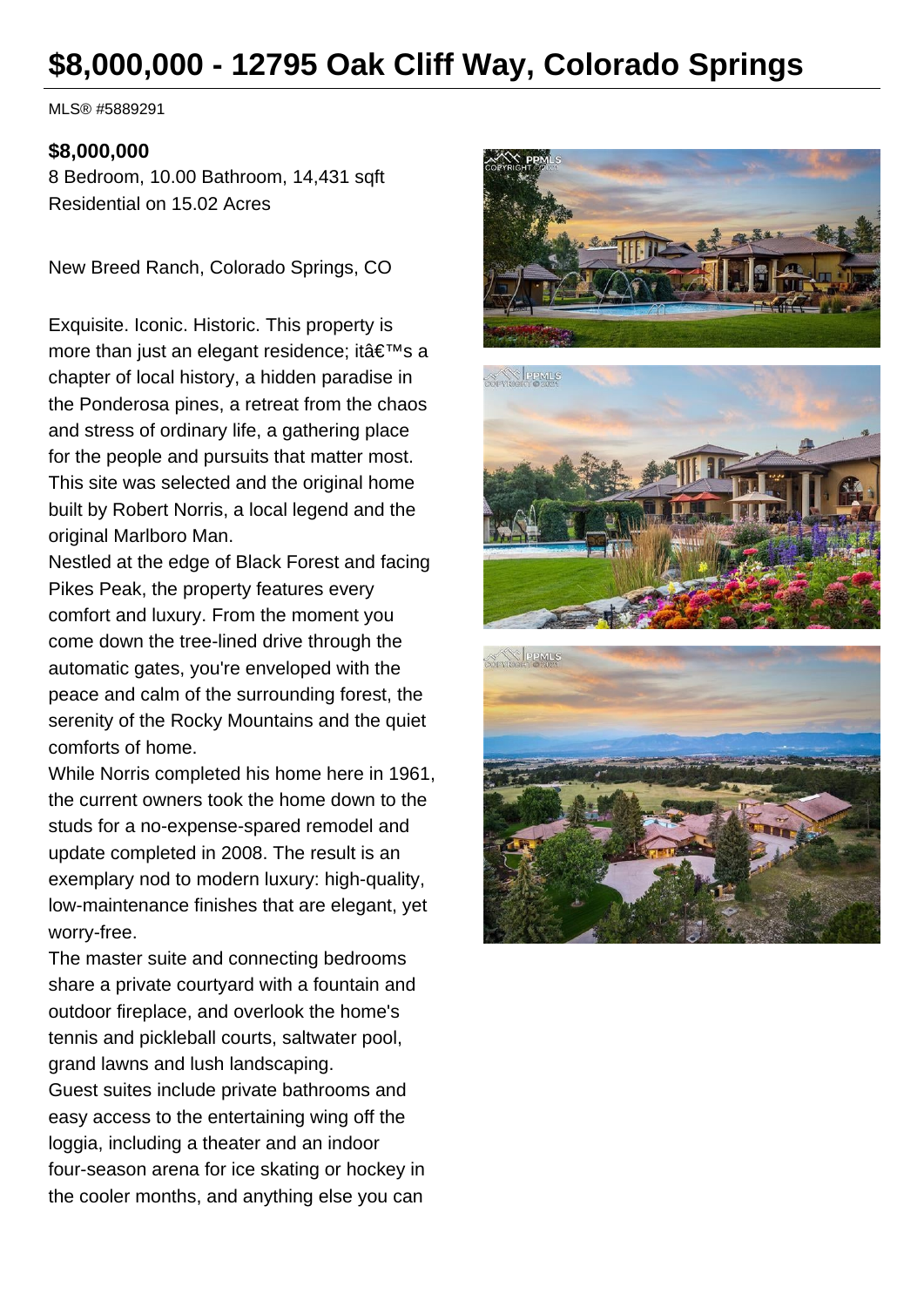imagine year round: equestrian training, sports, a car collection or whatever your heart desires.

You won't find a better location: just a couple of minutes from I-25 and Colorado Springs' newest dining, entertainment and shopping developments, an hour's drive to DIA, 40 minutes to Denver's major shopping, healthcare and business centers, 30 minutes to Colorado Springs Airport.

Built in 1961

### **Essential Information**

| MLS@#                 | 5889291       |
|-----------------------|---------------|
| Price                 | \$8,000,000   |
| Bedrooms              | 8             |
| <b>Bathrooms</b>      | 10.00         |
| <b>Full Baths</b>     | 3             |
| <b>Square Footage</b> | 14,431        |
| Acres                 | 15.02         |
| <b>Year Built</b>     | 1961          |
| <b>Type</b>           | Residential   |
| Sub-Type              | Single Family |
| Status                | Active        |

# **Community Information**

| Address      | 12795 Oak Cliff Way    |
|--------------|------------------------|
| Subdivision  | <b>New Breed Ranch</b> |
| City         | Colorado Springs       |
| County       | El Paso                |
| <b>State</b> | CO                     |
| Zip Code     | 80908                  |

# **Amenities**

| <b>Utilities</b> | Electricity, Generator, Natural Gas, Telephone, See Property Description<br><b>Remarks</b>                                           |
|------------------|--------------------------------------------------------------------------------------------------------------------------------------|
| # of Garages     | 6                                                                                                                                    |
| Garages          | Drive Through, Even with Main Level, Garage Door Opener, Heated,<br>Oversized, RV Garage, Workshop, See Property Description Remarks |